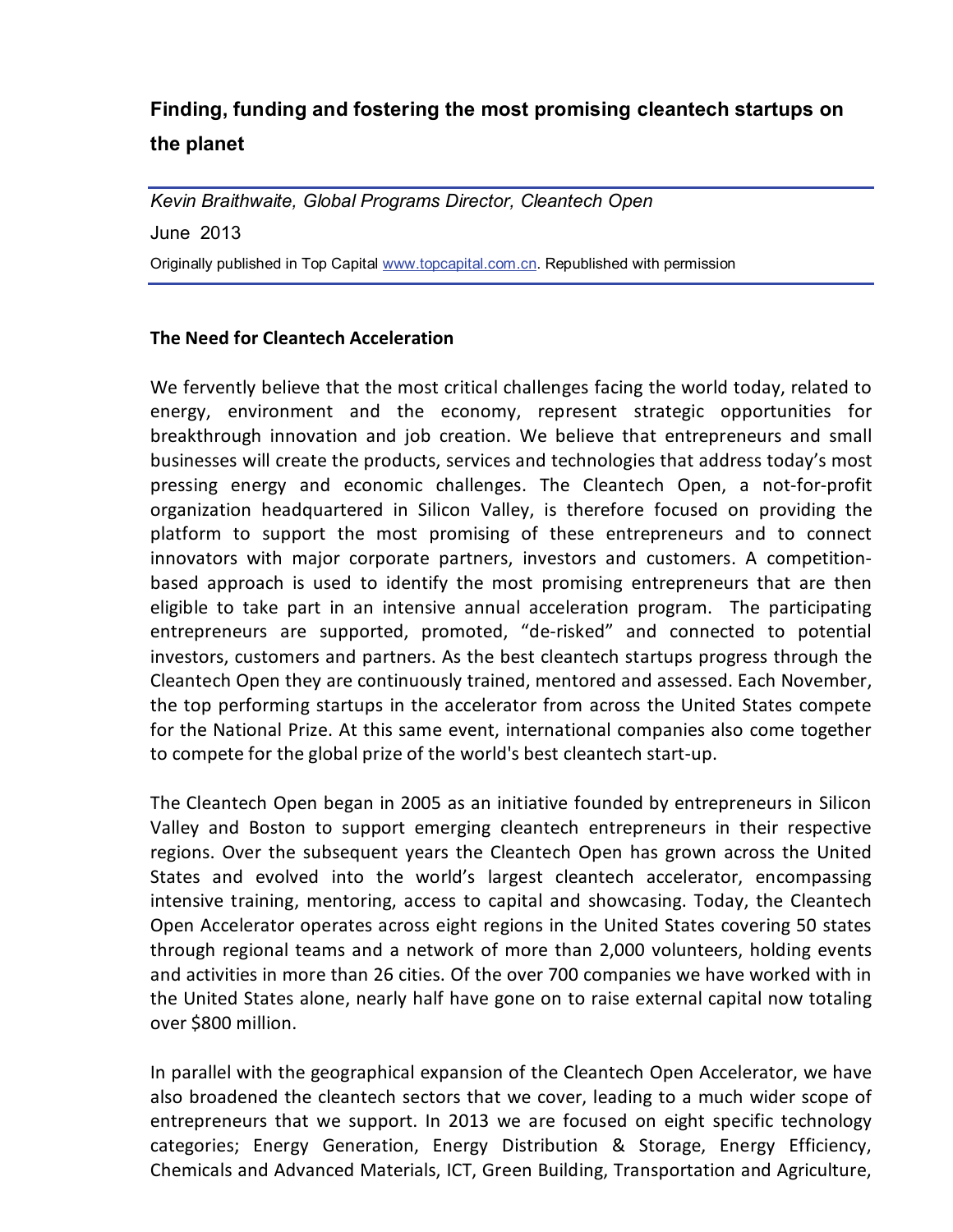Water and Waste. The Energy Generation category includes innovations that use, enable and accelerate the usage of renewable energy resources as well as energy generation from alternative sources like waste heat, sewage and materials. This category comprises of technology that includes low-emission power sources, such as solar, geothermal, biofuels, wind, wave and tidal energy and hydropower. Examples of Cleantech Open Alumni in this sector include **Rentricity** (www.rentricity.com), a New York based startup that generates electricity from untapped pressure in drinking water pipes. Rentricity works with municipal and industrial water facilities, helping them to generate clean, renewable electricity from an otherwise wasted resource. Another alumni company in the energy generation sector is **FloDesign Wind Turbine** (www.fdwt.com), a North East regional winner and national finalist in the 2008 Cleantech Open Accelerator. The company is a spin-off from aerospace company FloDesign and is focused on a novel compact jet-engine inspired wind turbine that is three to four times more efficient and significantly cheaper to produce than existing turbines. FloDesign is based in Waltham, Massachusetts and has raised \$143m in investment.

Energy Distribution & Storage includes technologies that enable electricity delivery and give industrial, commercial and residential consumers greater control over when and how their energy is delivered and used. Examples include intelligent sensors, batteries, fuel cells, fly-wheels, and advanced materials or systems for energy transmission, such as hardware and software controls. Energy storage also includes cell applications capable of converting various stored gases to electricity. An example of an alumni company in this category is **FINsix** (www.finsix.com), previously known as OnChip Power, from Boston. This MIT technology start-up is commercializing a next generation power supply architecture that enables miniaturized electronic products. They create value by providing power supplies with 10x smaller size, 3x greater reliability, and 50% fewer components.

The Energy Efficiency category includes technologies that enable energy to be saved in industrial processes and in homes. Examples include advanced light sources and controls, smart energy management systems, energy-efficient water heaters and other appliances, high-efficiency industrial process systems, energy efficient technologies for construction, motors, pumps, and advanced space heating and cooling systems. **Alphabet Energy** (www.alphabetenergy.com) was an energy efficiency finalist in the 2009 Cleantech Open Accelerator and are commercializing breakthrough, inexpensive waste-heat recovery products. Alphabet Energy aims to offer the most modular and scalable heat-recovery technology available, and to tap into the potential \$100 billion market for the conversion of medium and high-grade waste heat into electricity, offsetting as many as 500 million metric tons of carbon per year. Alphabet Energy is based in Hayward, California and has raised \$29 million in funding to date.

Chemicals and Advanced Materials is a new technology category in 2013. It comprises technology that reduces or eliminates the use or generation of hazardous substances in materials or chemical products. These chemicals and advanced materials include novel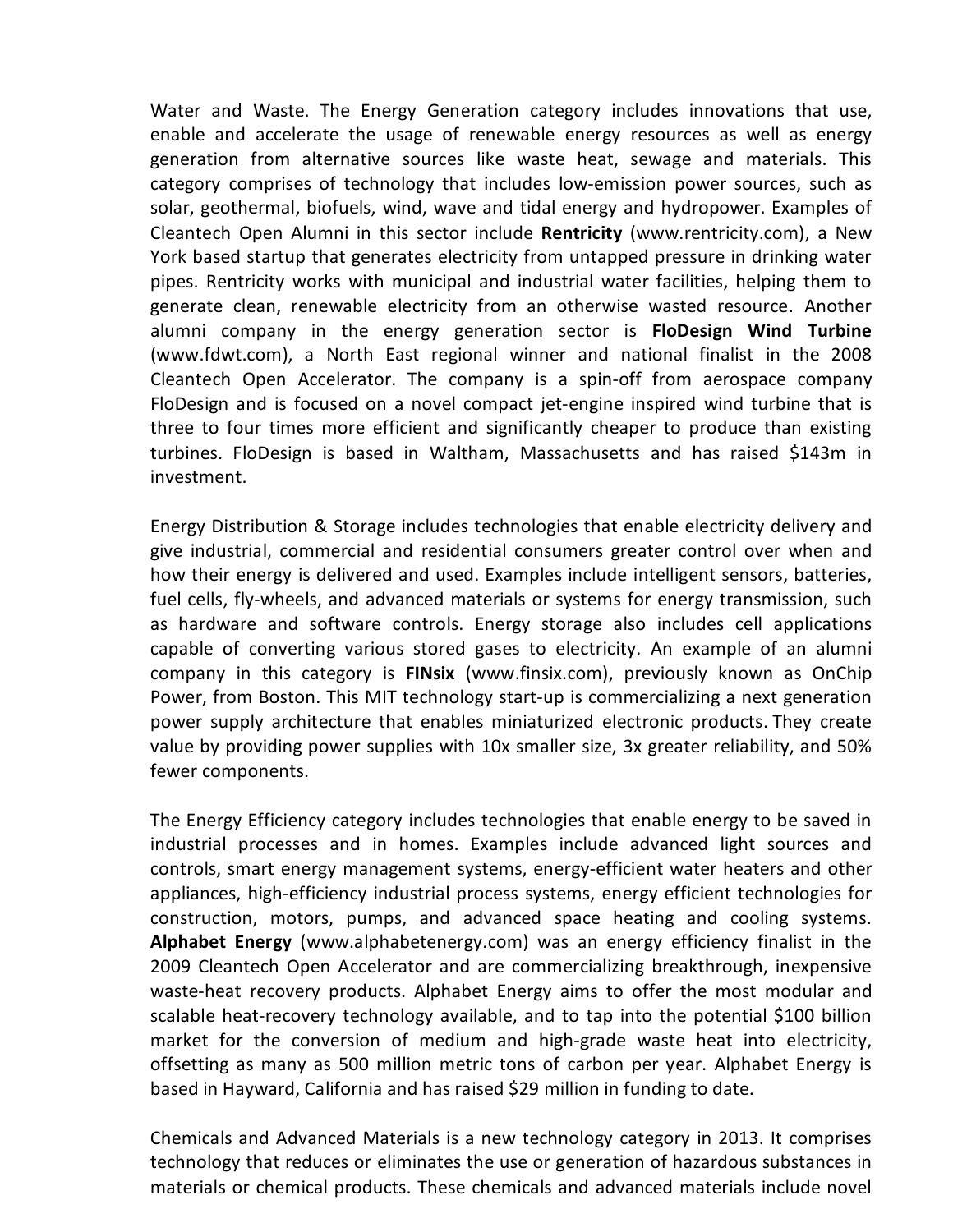detergents, pharmaceuticals, cosmetics, household products, lubricants, surface and finishing materials, packaging materials and fabric. **EarthClean Corporation** (www.earthclean.com), a runner up for the 2010 National Grand Prize, has created a product that changes water into a biodegradable, non-toxic gel that is pumped using standard fire-fighting equipment. The company's first product, TetraKO, is a direct response to the growing concern over the toxicity of existing firefighting foams, super absorbent polymer-based fire suppressants, and phosphorus and ammonia dioxide– based retardants.

The Information & Communications Technologies (ICT) category includes companies whose primary business is built around computing hardware or software design improvements or the application of information technology, web, mobile or social applications (including emerging "clean web" applications) to reduce resource consumption and environmental impacts. An example of a Cleantech Open alumnus in this sector is **Power Assure** (www.powerassure.com), a former Category and Sustainability Prize winner that has raised \$35m since graduating from the Cleantech Open Accelerator. Power Assure is a leading innovator of data center infrastructure and energy management software for large enterprises, government agencies, and managed service providers. Their solutions provide visibility, intelligence, analytics and automation to help CIOs, IT directors, and facilities managers balance load, capacity, service levels, and power consumption within and across data centers.

The Green Building category focuses on reducing the environmental impact of construction by producing innovative, energy and material efficient building materials. This category also encompasses improved design or construction practices. Examples include improved site planning, water management systems, reduction of hazardous materials in building construction or operation, use of new environmentally friendly or recycled materials, systems to improve indoor environmental quality and systems for improved waste reduction or disposal. A recent example of a Cleantech Open alumnus in this category is **GR Green**, winner of the Green Building category in 2012. GR Green produces eco-friendly roofing options from recycled plastic and limestone, beating traditional alternatives on cost, aesthetics and performance. Every GR Green Slate or Cedar roof uses 44,000 plastic bags, 4,000 milk bottles and waste limestone to make a roof that lasts over 50 years. .

The transportation category covers innovative technology that not only improves our means and ways of mobility, but also reduces the environmental impact of mobility markets. The winner of the 2012 Cleantech Open National Grand Prize was **HEVT** (www.hevt.com), a company that has developed disruptive alternatives to induction and permanent magnet motors. HEVT's patented switched reluctance motors (SRMs) provide high-performance alternatives to induction and permanent magnet motors and generators with increased reliability and disruptive cost benefits. **Mission Motors** (www.ridemission.com) was a 2007 transportation category finalist and 2010 Alumni Award winner. The San Francisco based company supplies advanced electric powertrain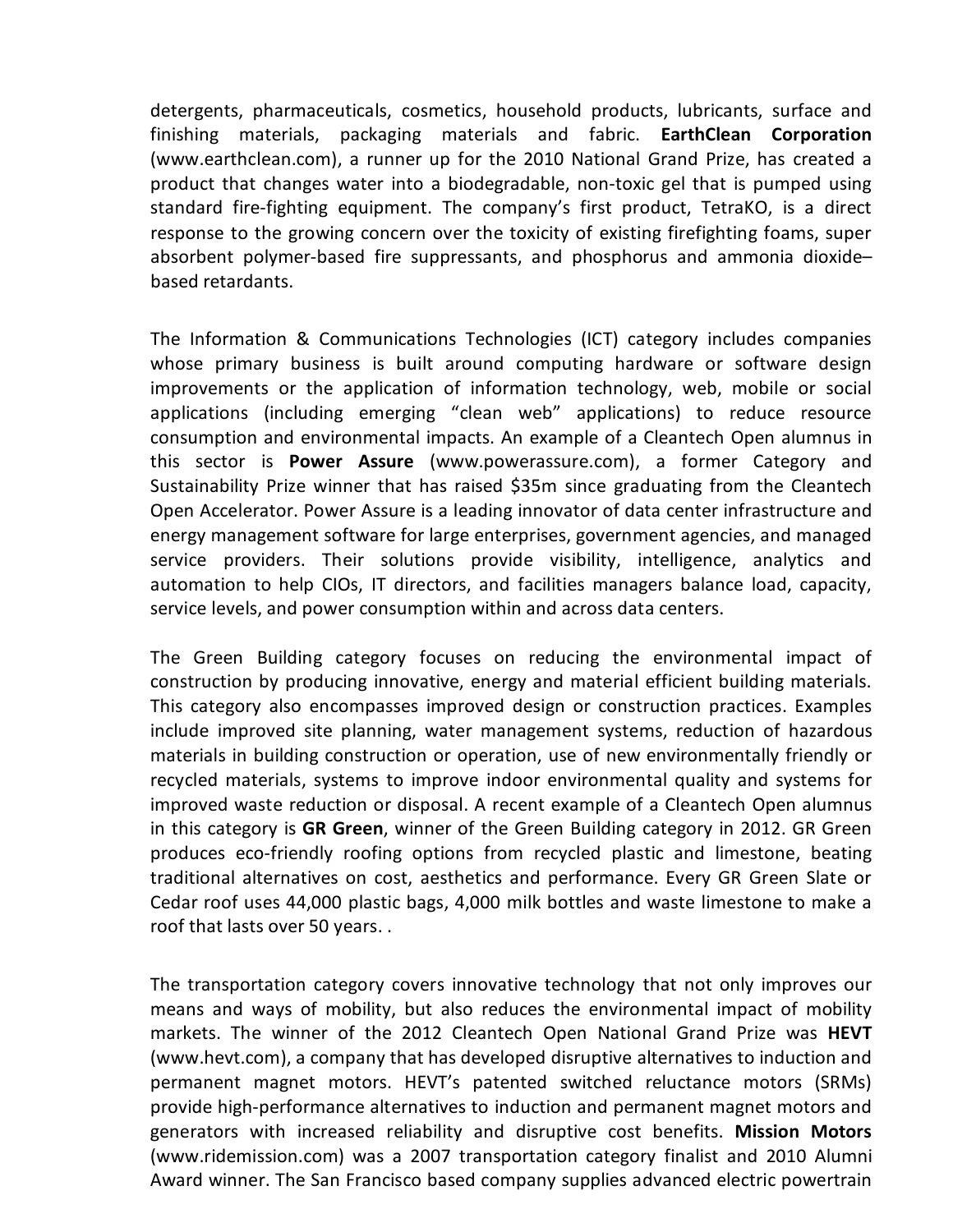technology. Mission Motors set out to build a high-performance electric motorcycle that could exceed 160 miles per hour with a range of 150 miles. The resulting electric superbike broke speed and lap records and demonstrated that electric motorcycles could match or outperform their conventional fossil fuelled counterparts. To achieve this Mission Motors developed a completely original powertrain, which has led to the company providing custom components and powertrain systems to OEMs for their electric and hybrid vehicle programs.

Applications in the Agriculture, Water & Waste category focus on improving food security, resource availability, conservation and pollution control. The *Agriculture* subcategory encompasses innovative farming technologies that reduce the need for resources needed to produce food, improves supply chain and ensures sustainable food security. The *Water* sub-category refers to innovative technological solutions which address drinking water distribution, usage or treatment. In the water category, **Puralytics** (www.puralytics.com) has pioneered an entirely new way to purify water using light activated nanotechnology, enabling pure water in places and applications where it was not possible before. Whilst there are many ways to treat water including chemical, thermal, filtration and separation technologies, Puralytics has pioneered photochemical purification technologies, which have compelling advantages in many applications. The *Waste* sub-category focuses on cradle-to-cradle approaches to reduction, reuse and recycling technologies, as well as innovative business models and approaches to materials usage. A recent category winner, **PK Clean** (www.pklean.com**)**, has developed technology to convert plastic waste to oil with a vision of ending landfill waste. Following the success of their pilot plant in India, PK Clean is now operating a commercial scale waste-processing facility in Salt Lake City, Utah.

## **Let a Thousand Flowers Bloom**

We believe that in order to address the greatest economic, energy and environmental challenges that we face today, we need to look for innovative solutions globally, in as many countries as possible. In 2009, the Cleantech Open began to look for innovative cleantech startups from around the world through the launch of the Cleantech Open Global Ideas Competition held in conjunction with Global Entrepreneurship week, an annual celebration of entrepreneurship in more than 100 countries. The number of participating countries in the Global Ideas Competition has grown from 7 in 2009 to 33 in 2012, encompassing a huge range of innovative technologies, products and teams. In 2011, a startup from Santiago, Chile was named the overall Global Ideas winner. **Biofiltro** (www.biofiltro.cl) has developed and patented an innovative, environmentally friendly, sustainable and low-cost technology for domestic and industrial wastewater treatment. Through a unique wastewater treatment process, water suitable for irrigation and other uses can be obtained without using chemical products and saving up to eighty percent of the energy used by conventional solutions, all without generating any kind of polluting waste. In addition, organic fertilizer is produced as a valuable byproduct of the process. Since winning the Cleantech Open Global Ideas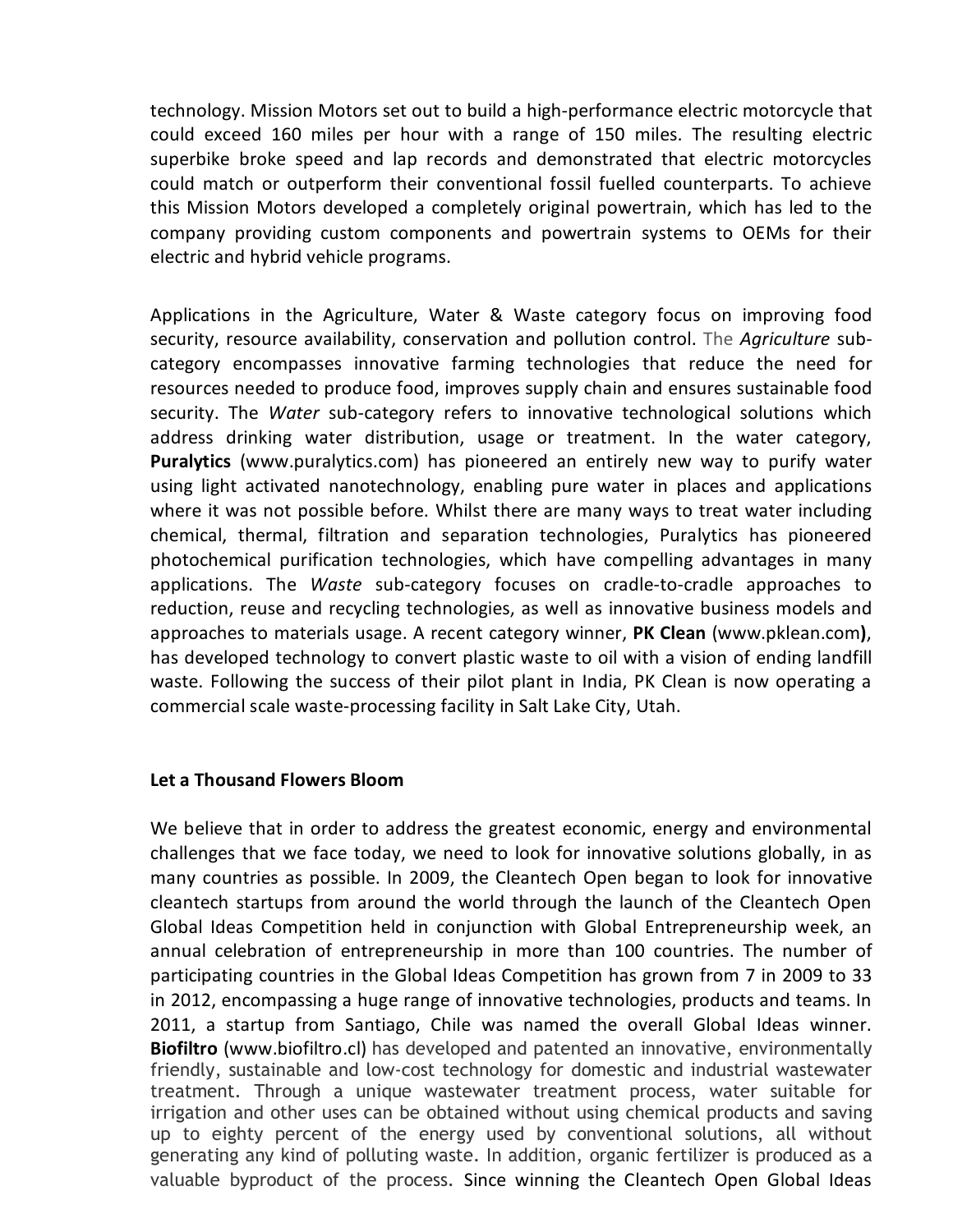Competition, BioFiltro has increased its number of installations to more than 100 worldwide, providing sewage treatment for communities from 6 to 15,000 people and liquid industrial waste treatment for large-scale industries.

In 2012, Global Ideas finalists from across the world came to Silicon Valley to compete for the Global Prize. Some of the many innovative companies competing for the top prize included **enLighten Australia** (www.enlighten.com.au) with novel LED lighting solutions delivering energy savings of up to 93% and **BRD Motorcycles** (www.fasterfaster.com) with the first electric motocross bike that outperforms its gas predecessors. Finalists also included **SP3H** (www.sp3h.com), a French startup with an innovative technology to profile the molecular structure of fuel, allowing fuel consumption and pollution to be drastically reduced by dynamically adapting the parameters of the motor to match the fuel. From a large group of innovative finalists from around the world, the 2012 Global Ideas Competition was won by Danish startup, **Biosyntia** (www.biosyntia.com). The company has developed high-performance cell factories for fermentation of fine chemicals for manufacturing companies, enabling them to cut production costs by up to 80%, while gaining a greener profile.

Since launching the Cleantech Open Global Ideas Competition in 2009, we have seen each year a growing number of innovative cleantech entrepreneurs from China. Through the support of Global Entrepreneurship Week China, the Entrepreneurship Foundation for Graduates (EFG) in Shanghai and GESEP, the most promising cleantech entrepreneurs have been identified each year, with the overall winner travelling to Silicon Valley to compete in the Global Finals in Silicon Valley. Most recently this has included **AiControl** (www.aicontrol.com.cn), a Shanghai-based company that provides energy efficient solutions for cold storage of fruit and vegetables and **YYToilet**, also from Shanghai, with its unique water saving toilet that can save up to 80% of the water consumed by a traditional water-flushing toilet.

These and other innovative companies that we have met from across China have emboldened our efforts to launch a Cleantech Open Accelerator that could support high-impact cleantech startups in many areas of the country. Our vision is a platform that enables a cleantech entrepreneur in Shanghai, Tianjin or Guangzhou to receive mentoring from an expert in San Francisco or Frankfurt, license their technology to a strategic partner in Hyderabad or Sao Paulo and secure venture funding from Silicon Valley, Moscow or London. The Cleantech Open is building the platform for this kind of interaction and growth. To truly address the huge global challenges and opportunities we face economically and environmentally, we believe it is essential to support promising clean technologies being developed by many startups. We must truly let a thousand flowers bloom in China, the United States and around the world. We hope you will consider joining our efforts in China and across Asia.